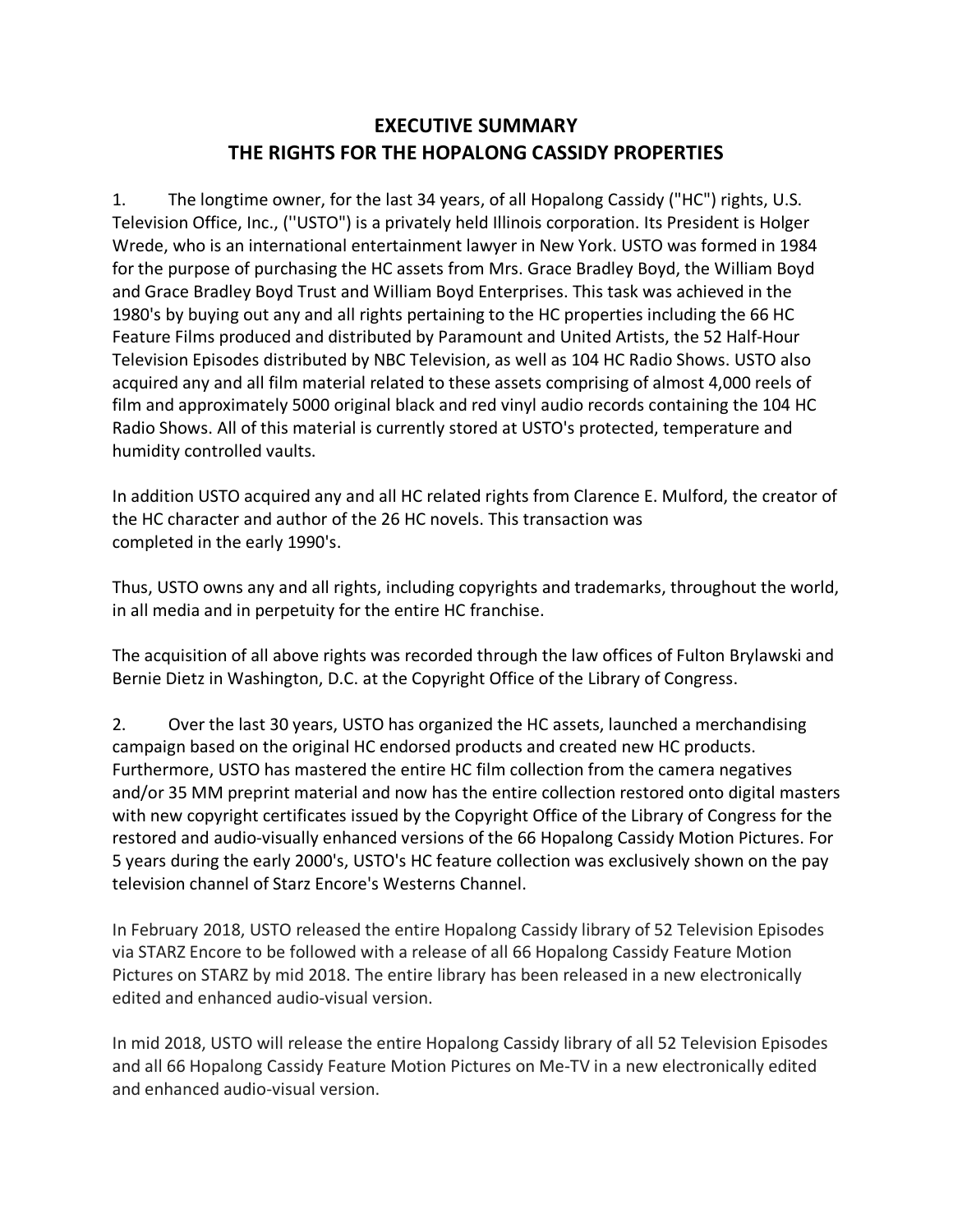Furthermore, in 2018 USTO will also have released the entire Hopalong Cassidy library digitally on Amazon Prime.

Together with Starz Encore, USTO produced a one (1) hour HC documentary hosted by Dennis Weaver and narrated by Leonard Maltin and Grace Bradley Boyd. This show was introduced to the American public during a HC broadcast marathon in August of 2001, during which time the Westerns Channel played nothing but HC for an entire weekend. The success was so overwhelming that this documentary has now aired almost 430 times on the Westerns Channel.

3. Over the course of the last 25+ years, USTO has exhibited Mr. Wrede's HC Memorabilia Collection for major showings. For the opening of the Gene Autry Western Heritage Museum in Los Angeles, USTO organized the Western cowboy memorabilia exhibition HOPPY, GENE AND THE LONE RANGER. It was a remarkable event. Gene Autry, Clayton Moore and Grace Bradley Boyd were the celebrities hosting this memorable celebration. That beautiful setting was the first time that USTO displayed a large collection of HC material. Shortly thereafter, USTO opened HOPALONG CASSIDY, KING OF THE LICENSED COWBOYS, at the American Museum of the Moving Image in New York City. That exhibition lasted for 8 months. Thereafter, USTO toured the same collection to the National Cowboy Hall of Fame in Oklahoma City where it stayed for 5 months.

One year later USTO had a HC exhibition at the Kentucky State Horse Park in a show entitled HOLLYWOOD AND THE HORSE. In June, 2008, USTO hosted a HC presentation/event at the American Museum of Natural History, in New York City.

4. USTO was in close association with a western venue, the Prairie Rose Chuckwagon, at the Chisholm Trail in Wichita, Kansas. There was an 11,000 square foot HC Cowboy Museum with several gift stores at that location. In connection with a HC look-alike, the Prairie Rose Wranglers, a group of highly talented western music performers, along with some other western music stars, performed twice at Carnegie Hall in New York City. In March of 2006, USTO joined a Cowboy singing tour in China with the Wranglers performing western country music in Beijing and Shanghai at the invitation of the Chinese government alongside a HC lookalike. The goal is to open the Asian market, including China, for HC products.

5. USTO maintains that the All American Cowboy with the virtues that HC stood for are very appropriate in these trying times. The famous HC creed and the principles that HC introduced to America's youth are as true today as they were in the 1950's. At that time HC's Troopers Club had more members than the Boy Scouts. Everybody feels that these virtues could be brought back today much to the delight of the Baby-Boomers, parents and grandparents and much to the benefit of today's youth. Of course, HC was a merchandising star that we all want brought back into today's time through exposure by various available media.

During the last 34 years, USTO has built relationships with a variety of companies manufacturing and distributing HC merchandise under its license. The price range varies